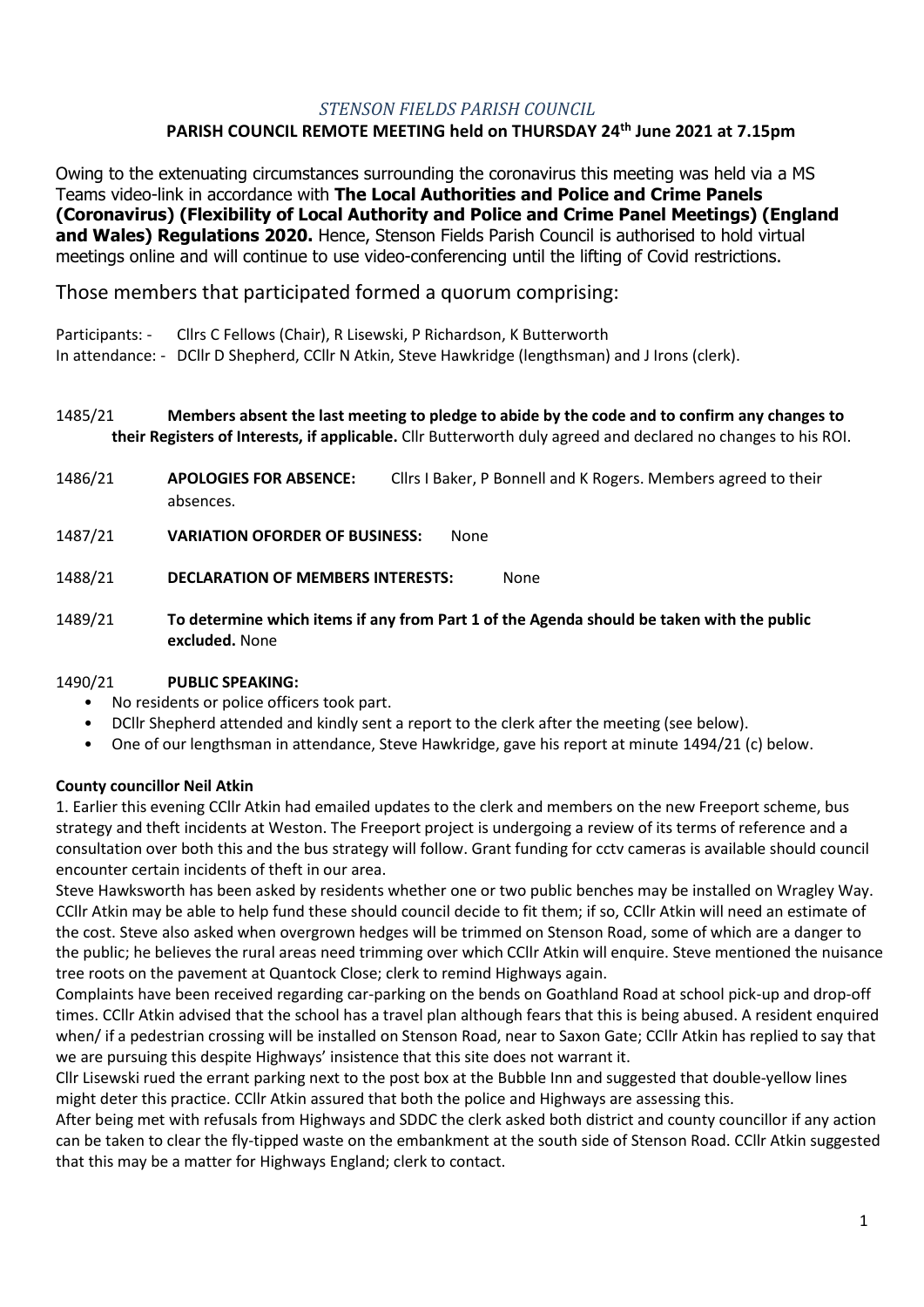# **Report on Special Infinity Garden Village Liaison Group - 13:00 12th May 2021**

# Background to Medical Provision – Stenson Ward

Parish Councillors will know of the concern SDDC (South Derbyshire District Council) Stenson Ward Councillors viewed the spending of £261,646 at Hollybrook Surgery, Littleover. The money was generated by the development on Stenson Road and was spent by Derbyshire NHS Clinical Commissioning Group (CCG) on the Surgery in Derby. There has also been a steady trickle of complaints regarding the Sinfin Surgery on Arleston Lane regarding the difficulty in obtaining appointments etc. On 17<sup>th</sup> January 2018 Cllrs Chahal and Shepherd took the matter to SDDC Overview and Scrutiny Committee and explained in robust terms the residents' and councillors' disappointment. Stenson Ward residents are expected to attend the Hollybrook Surgery which would require two bus journeys there and the same to return to Stenson Fields. Some residents have been forced to take taxis at a cost of £20. Cllrs Chahal and Shepherd liaised with Derby City Sinfin Ward Councillors and arranged to meet with the Senior Team at the Arleston Lane Surgery to express their concerns. The meeting took place on 3<sup>rd</sup> July 2018 and resulted in the Senior Primary Care Commissioning Officer stating that our area is a priority for funding. At a meeting on 5<sup>th</sup> February 2020, Cllr Shepherd asked the Derby and Derbyshire CCG representative if in view of the statement of the Senior Primary Care Commissioning Manager regarding our area being a priority, that we will get improved medical provision. The response was that a feasibility study was underway and that a decision had yet to be made. On 21st February 2020, the local press reported "Health Chiefs unlikely to ask for a new GP Surgery for Infinity Garden Village". Stenson Ward Councillors requested a further meeting with the CCG which was agreed for 12<sup>th</sup> May 2021. Prior to this, the local press reported "Early plans for new super Health Centre in Sinfin".

# Meeting with CCG 12<sup>th</sup> May 2021

At the 12<sup>th</sup> May meeting, the Derby and Derbyshire CCG representative said that the feasibility study was now concluded, decided that the area needs a new medical facility and that Arleston Lane Surgery needs replacing. The rooms are small and have no natural light. Several options are being considered including a full refurbishment of the existing building or replacement with a new building. An Expression of Interest was submitted and was looked on favourably. Unfortunately, this is not the end of the saga, a business case must be compiled to indicate if the proposal is viable. When asked how long the process will take if the business case is accepted, the answer was three years!

# Conclusion

The campaign to get increased medical facilities for the Stenson and Sinfin Wards must continue. We have been told that the area was a priority for funding, then that health chiefs were unlikely to ask for a new surgery and now we are told that there are plans for a health centre.

# **Meeting Regarding Anti-social Behaviour at the SF Community Centre - 24 th May 2021**

# Climbing on to the Roof

A resident reported that youths had climbed on to the roof of the Community Centre. He said that they were trespassing and putting themselves in danger. South Derbyshire District Council sent a workman who applied anticlimb paint to the appropriate areas. This has prevented a repeat of the roof being accessed via the fence by the bin store. The meeting agreed that anti-social behaviour should be reported to the police via the 101 number which does not require the complainants to identify themselves. The SDDC Anti-social Behaviour Officer said that she is happy to receive complaints and is willing for her SDDC contact number to be publicised.

*Action – SDDC Services Officer be asked to provide a notice for display at the Community Centre informing residents that anti-social behaviour should be reported to the police via 101 and adding the SDDC ASB officer's contact details. Action – SDDC Cultural Services Manager to be asked to look at the fence to find a solution to prevent it being used to access the roof.*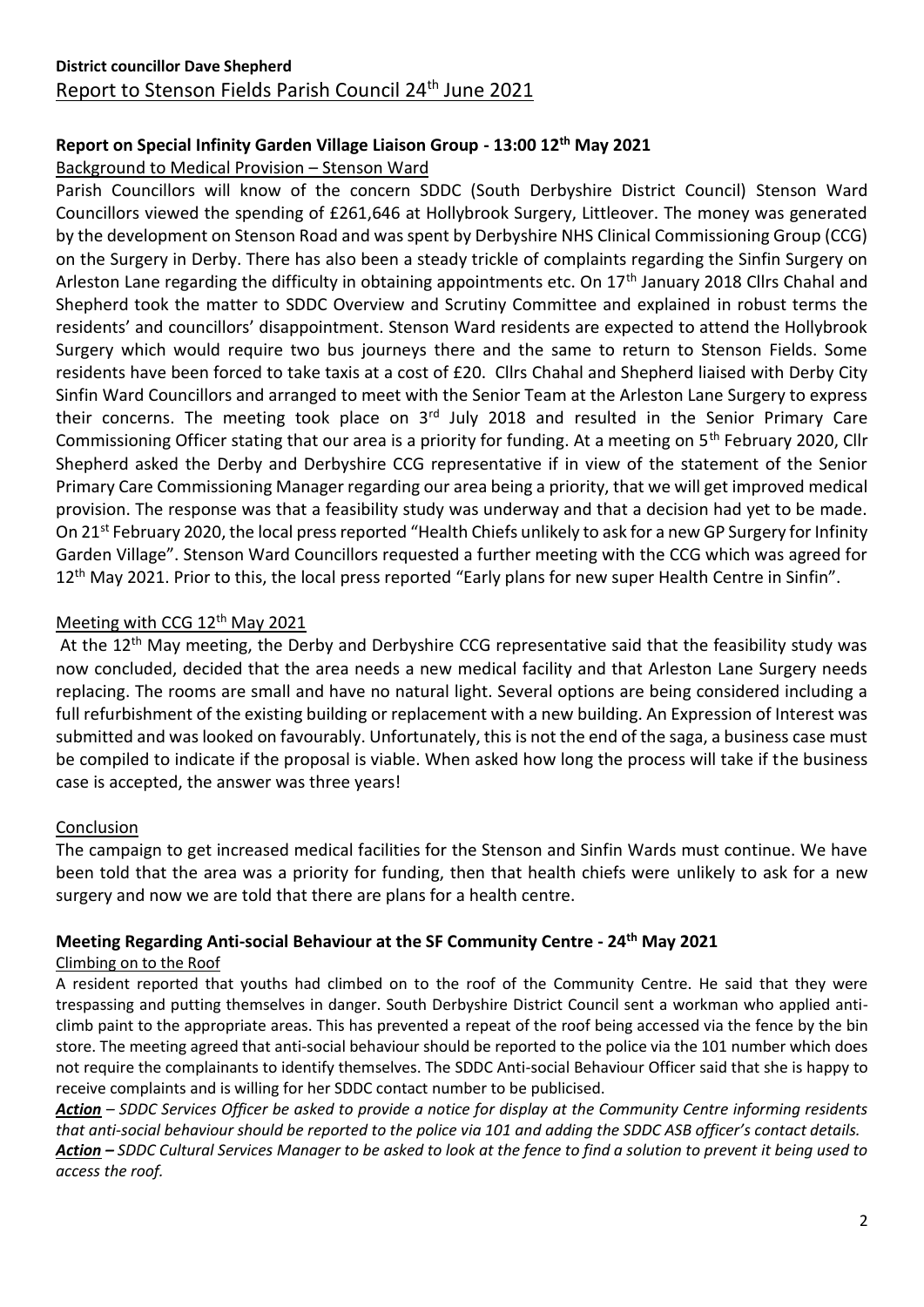## Footballs kicked against the Community Centre wall facing the Public Open Space

This is a perennial problem where a wall faces an area where football is played. The fascia board has also sustained damage. The Safer Neighbourhoods Officer said that she had received complaints regarding the matter. Residents neighbouring the Community Centre/POS are annoyed by the constant thump, thump, thump when attempting to relax in their homes. Residents on Chartley Road experienced the same problem by balls constantly rebounding off the sub-station. The developers resolved the problem by constructing a bund which discouraged the activity.

*Action – Barratt Housing representative said that he will investigate the provision of a bund against the wall and ask the maintenance company, Premier Estates to investigate additional planting.*

# Damage to the Memorial Tree

Sadly, the tree to mark the tragic passing of a young resident has been vandalised. The community were pleased when the developers agreed to acquire the tree and plant it at no cost. The family who requested the memorial tree have also asked if the CCTV at the Community Centre could be extended to cover the tree.

*Action – The Barratt House Representative said that he will investigate the provision of a tree guard to protect the tree. Action – The SDDC Officer to investigate the extension of the CCTV to include the memorial tree.*

# **Proposal for a Change of Use of a Dwelling House to a Care Home**

An application from Haven Care Group has been made regarding the intended use as a children's care home. Residents contacted SDDC Councillors expressing concerns regarding the suitability of the dwelling. Cllrs Shepherd and Singh visited homes in the area and found there was considerable trepidation regarding the application although one resident was in favour. The Planning Department was asked to provide more information and a company brochure was supplied which did not provide much information. Cllrs were asked for the matter to be decided by the Planning Committee rather than being delegated to officers. This was done and a site visit has also been requested.

# **Maintenance of the Public Open Spaces (PoS) on the New Estate – Stenson Road**

Residents contacted Stenson Ward Councillors complaining about the lack of grass cutting and weeds in the gutters on the new estate. Cllrs Shepherd and Singh contacted Premier Estates who took responsibility for maintenance on 1<sup>st</sup> June 2012. They promised that the grass would be cut during the week, and it appear that this was done. Councillors contacted SDDC to see if the contract for gutter sweeping had been given to them. SDDC do not have the contract, so Derbyshire County Council Highways Department was contacted as they have now adopted the roads on the estate.

# **SDDC Civic Council & Annual General Meetings**

Cllr Kevin Richards was elected as Leader of the Council and Cllr Malcolm Gee was elected as Chair of the Council.

## *Cllrs D Shepherd & L Singh, South Derbyshire District Councillors – Stenson Ward*

Cllr Richardson asked about two issues at Saxon Gate; the low level of water in the balancing pond, and the overhanging weeds etc on the footpaths. DCllr Shepherd thought the low water level normal but it will be addressed further when the estate is adopted. He will ask the new grounds contractor (Premier Estates) to assist with the latter.

The county and district councillors left the meeting at 8.11pm.

## 1491/21 **TO APPROVE THE MINUTES OF THE ANNUAL PARISH COUNCIL MEETING HELD ON 5 th May 2021.**

These were approved and accepted as a true record (pp Cllr Richardson, seconded Cllr Lisewski) and will be signed by the chairman at the next available opportunity.

## 1492/21 **CHAIRMAN'S ANNOUNCEMENTS AND REPORTS**

The chairman and vice-chairman attended the recent IGV meeting of which DCllr Shepherd reported on earlier. Cllr Lisewski considered there to be a lack of communication (such as press releases and website facility) from the contributors.

## 1493/21 **CLERK'S REPORT**

1. Clerk received 2 requests for grass cutting; one at Earls Drive and the other at Fox Close. SDDC said it has staffing issues now so strimming and spraying services have been reduced. Once it is back up to speed it will strim and spray throughout the district.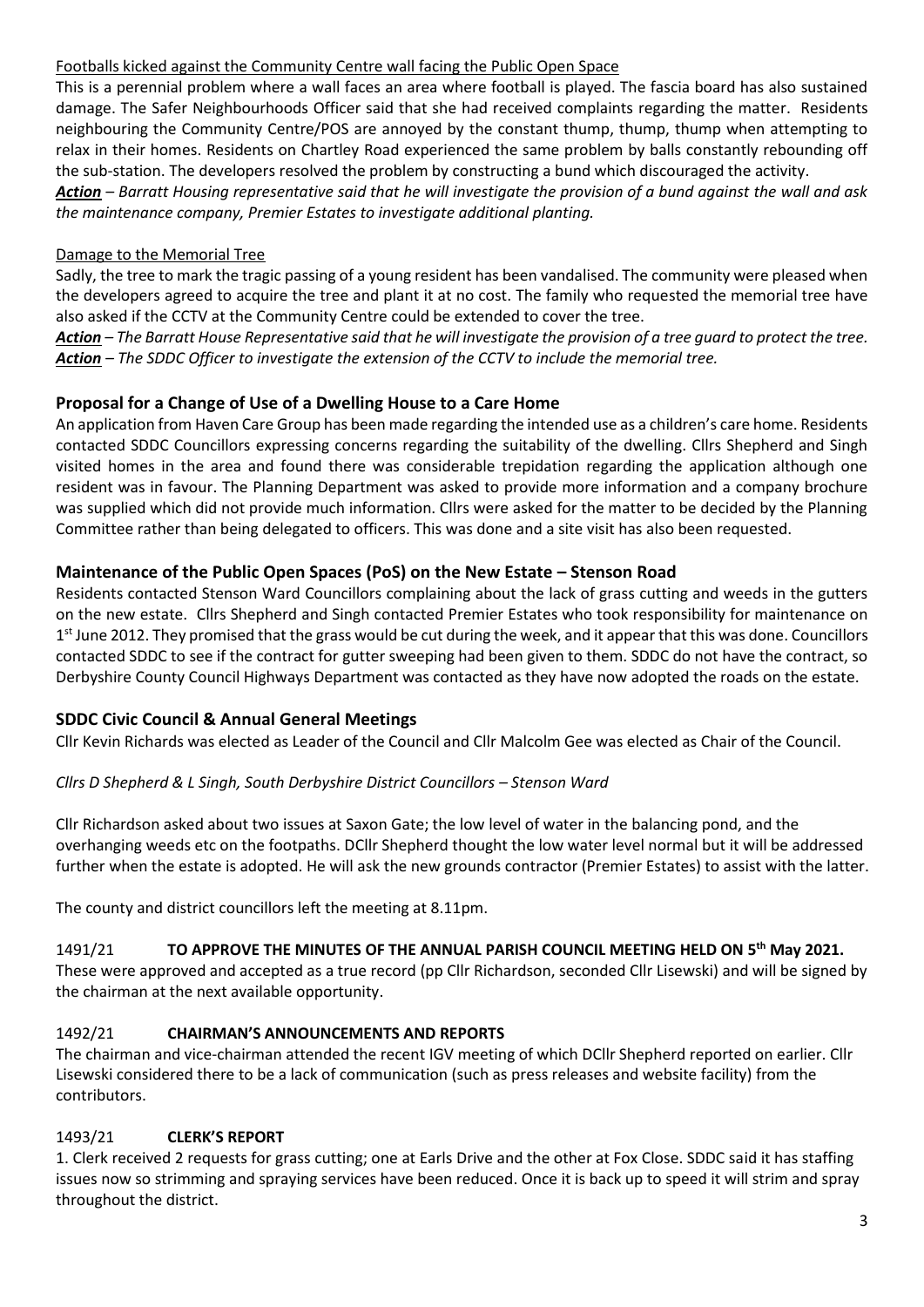2. clerk reported following on 7th May to Highways:

a) Reference number F810228: *cars are regularly parked on the pavement at Stenson Fields Farm, Stenson Road. Most of these cars park on the dropped kerb and hinder pedestrian access The police were informed but took no action.* Highways replied to say that these *should be reported to the Civil Enforcement Officer. An offender needs to be reported at the time of obstruction to the Civil Parking Enforcement team*. Clerk to contact this team to ask if it will investigate (especially car transporters that also park on the Grampian Way island).

# 1494/21 **Matters for Decision or Discussion:**

a) Police Issues/Speed Limits/Road Safety.

Cllr Lisewski is dismayed that little or no police presence is evident in the area. Clerk to write to the new Police & Crime Commissioner with a request for this accompanied by a site visit if possible.

Clerk reported a serious accident involving 3 cars at Wragley Way & Arleston Lane to Highways and asked whether it would implement measures to reduce such occurrences in future. We await a reply although CCllr Atkin was copied into the email and so is aware.

b) Saxon Gate at Newton Village Development, Stenson Road. Covered above and in DCllr Shepherd's report.

c) Lengthsmen Scheme. Steve Hawkridge noted the following:

- broken glass and discarded bottles are rife throughout the area;
- Hinges on the waste bin at Goathland Road are faulty and need replacing; clerk has informed SDDC three times and will send them a stern reminder;
- Clerk to ask SDDC again for a graffiti-removal kit;
- Steve confirmed that he sent the DBS barring forms for both his and Jane's checks.

The chairman thanked both Steve and Jane for their continuing service.

d) Environmental issues (Biffa, trees, bulbs, bins, etc);

Clerk reported a non-collection by Biffa which should have taken place on 24th May.

Biffa replied saying that a '*service has been confirmed on 31/05/21 lifting 110kg. As you are on a trade waste contract, your invoice is produced over the amount of waste accumulated in the period, not by lift. If there is ever a missed or an incomplete service, we would either recover the service before the next service day or complete a full site clearance on the following service, with the additional waste being removed at no additional charge. Therefore, there is no credit due at this time'*.

Clerk to confirm Biffa's collection times during school holidays.

Clerk received a reply from SDDC stating its short-staffing problem and hence the sparse grass-cutting service. However, clerk to push again for this to be undertaken.

e) installation of Ledbury Chase play-equipment. SDDC agreed to the proposal suggested by council for buying 2 x slides and one set of swings. The quote was **agreed** by members therefore clerk to obtain a pro-forma invoice from the contractor, which is needed as proof for a funding claim from SDDC.

f) Cllr Rogers to confirm whether he will continue to report on the PPG meetings. **Resolved:** to allow Cllr Rogers an exemption and agreed to his absences from meetings for the foreseeable future.

g) budget review, which included audited figures for 2020/21. **Resolved:** members were satisfied with the breakdown and projection for this year as it stands presently.

h) to sign the SDDC s136 concurrent functions grant form for year 2020/21. Clerk visited the chairman on 25<sup>th</sup> June for his signature on the form, which the clerk also duly signed and submitted to district council.

## 1495/21 **PLANNING**

## **To consider planning applications**.

DMPA/2021/0668 - Change of use from **dwelling-house** (use class C3) to care home (use class C2) at 4 Padstow Close, Stenson Fields – asked for extn on 6th June. Resolved: objection on the following grounds: **'***The application is*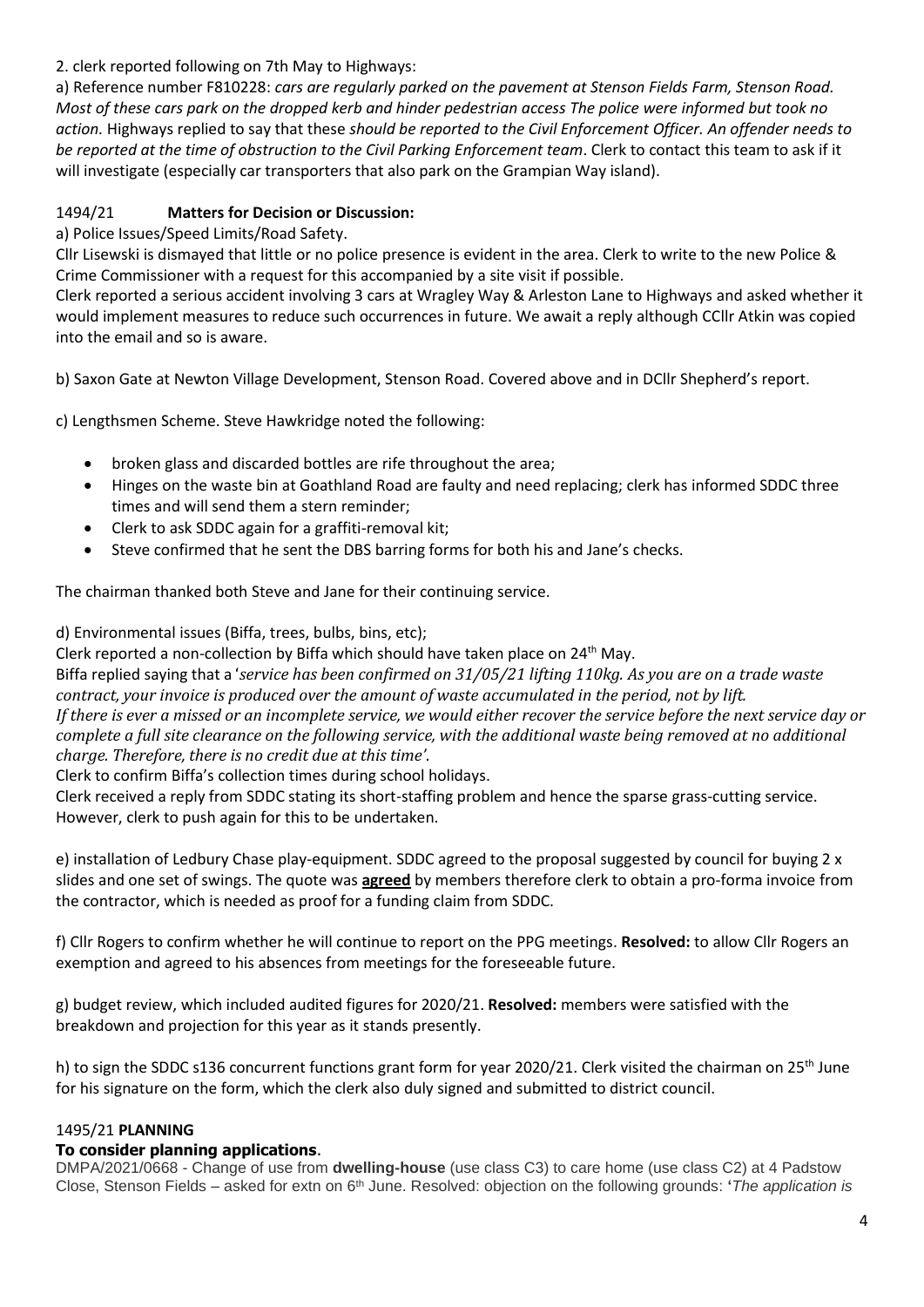*an unreasonable development for affected Padstow Close residents, if approved. Access to the proposed development is via a shared driveway with other properties. This could restrict visitors', employees', and owners'*  ability to park vehicles. Access proves difficult at times, caused by vehicles parked partially on the public footpath, on *a narrow section of public highway. It increases the risk to those pedestrians navigating an insufficient space. This proposed development could seriously impact on EMERGENCY VEHICLES needing access to attend a property.*

*Also, we question the rationale of one WC, a bathroom and shower for a six-bedroom care home; and three parking spaces for staff and visitors which is hardly sufficient for residents and staff. We suggest this gets inspection by the CQC prior to approval/ rejection.*

*Hence, at present this development application is unacceptable.*

DMPA/2021/0786 - The erection of a two-bedroom bungalow at Land adjacent to 7 Tay Close, Stenson Fields. **Resolved:** objection on the following grounds: *We believe this sets a precedent for building extensions in gardens. We are also concerned about the ownership of the land and think this should be investigated further. Vehicle access could be impaired due to this being a cul-de-sac.* 

DMPA/2021/0806 - Retrospective application for the formation of a vehicular access and a hard surface at 3 Lundie Close, Stenson Fields. **Resolved:** no objection.

DMPA/2021/0832 - Amended scheme to previously approved ref DMPA/2020/1264 for the erection of a two-storey front and side extension at 24 Templar Close, Stenson Fields. **Resolved:** no objection.

DMPA/2021/0719- -The demolition of existing garage and erection of new garage and front porch at 14 Jarvis Road, Stenson Fields. **Resolved:** no objection.

#### **Decisions.**

DMPA/2021/0565 - erection of an extension at 4 Silverton Drive, Stenson Fields. Approved subject to conditions.

DMPA/2021/0439 - erection of extensions at17 Nevis Close, Stenson Fields. Approved subject to conditions.

#### 1496/21 **Finance for payment**

(a) Accounts for Payment were approved for payment (via internet bank transfer):

| <b>Reference</b>      | Pavee-                                                                  | Total £        |
|-----------------------|-------------------------------------------------------------------------|----------------|
| 24 <sup>th</sup> June | J Irons - Clerk's salary 4 weeks to 7th May                             | 848.24         |
| 24 <sup>th</sup> June | J Irons - clerk's expenses May-June *                                   | 24.00          |
| 24 <sup>th</sup> June | J Hawkridge - Lengthsman pay 4 weeks to 7th May (including holiday pay) | 453.31         |
| 24 <sup>th</sup> June | S Hawkridge – Lengthsman pay 4 weeks $7th$ May (including holiday pay)  | 452.31         |
|                       |                                                                         |                |
| <b>Reference</b>      | Payee-                                                                  | <b>Total £</b> |
| 24 <sup>th</sup> June | J Irons - Clerk's salary 4 weeks to 5 <sup>th</sup> June                | 848.24         |
| 24 <sup>th</sup> June | J Irons - clerk's expenses May-June (including expenses) *              | 42.20          |
| 24 <sup>th</sup> June | J Hawkridge - Lengthsman pay 4 weeks to 5 <sup>th</sup> June            | 222.52         |
| 24 <sup>th</sup> June | S Hawkridge – Lengthsman pay 4 weeks $5th$ June (including expenses) *  | 273.69         |
| 24 <sup>th</sup> June | HMRC -employee's tax & NI May - June                                    | 150.16         |
| 24 <sup>th</sup> June | DCC - clerk's pension return June                                       | 447.70         |
| 24 <sup>th</sup> June | Biffa - waste collection June to September                              | 506.90         |
| 24 <sup>th</sup> June | Town and Parish Council Websites - website hosting 2021/22              | 202.00         |
|                       | <b>TOTAL</b>                                                            | 4471.27        |

\*clerk's expenses comprise the following:

*Shardlow to Stenson Fields & return (to obtain the chairman's signature on the SDDC concurrent functions form)*

*£18.20* 

| Home allowance (£24 per 4-weekly x 2) |        | £48.00 |
|---------------------------------------|--------|--------|
|                                       | TOTAL: | £66.20 |

\*S Hawkridge's expenses comprise the following:

| Gloves           | £4.00  |
|------------------|--------|
| <b>Secateurs</b> | £2.99  |
| <b>Fixtures</b>  | £3.98  |
|                  | £10.97 |